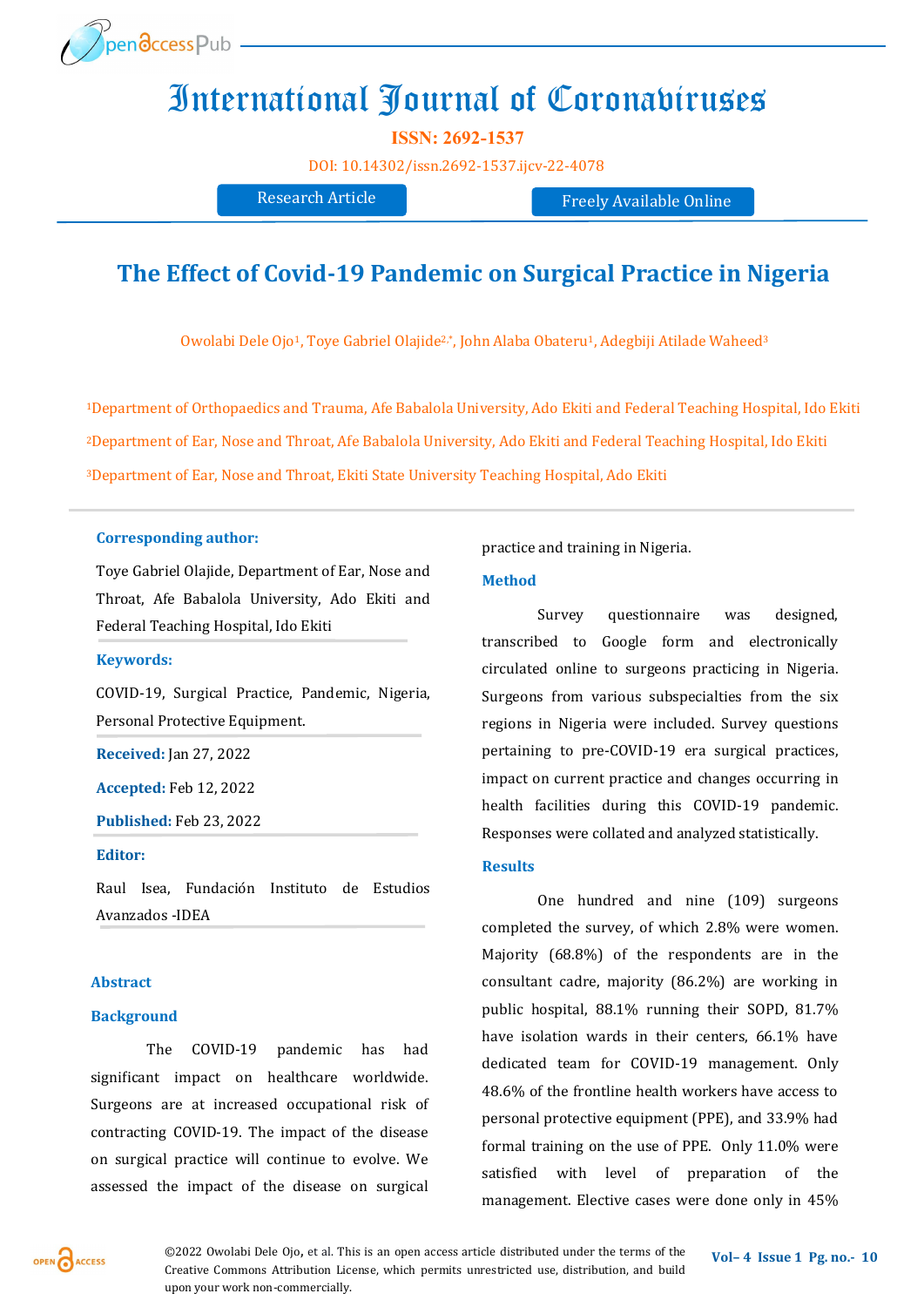pendccess Pub

of respondents. 103(94.4 %) confirmed that the numbers of elective cases are less than pre Covid-19 period. Emergency cases were carried out by 93.6% of respondents. Only 1.8% of respondents carried out screening tests for their patients before embarking on emergency surgery.

#### **Conclusion**

COVID-19 has led to reduction in surgical outpatients, significant reduction in elective surgeries in Nigeria. Adequate PPE needs to be provided, there should be guidelines for safety for future. There should be adequate preparation should there be any pandemic in the near future.

### **Introduction**

The Corona virus infectious disease otherwise called COVID-19 is caused by a novel coronavirus 2 (SARS-CoV-2) formally called 2019 – n CoV, was first identified amid an outbreak of respiratory illness cases in Wuhan City, Hubei Province, China. [1]

It was initially reported to WHO on December 31, 2019. On January 30, 2020, the WHO declared the COVID-19 outbreak a global health emergency [2,3]. On March 11, 2020, WHO declared COVID-19 a global pandemic. [4]

The illness caused by SAR-CoV2 was recently termed COVID-19 by WHO, the new acronym derived from coronavirus disease 2019. The name was chosen to avoid stigmatizing the virus's origin in terms of population, geography or animal association. [5,6] On February 11,2020, the coronavirus Study Group of International Committee on Taxonomy of Viruses issued a statement announcing an official designation for the novel virus; severe acute respiratory syndrome coronavirus 2 (SARS-CoV-2). [7]

This COVID-19 infection is a highly contagious disease from man to man and it has constituted health emergency to the whole world and yet to have a definitive cure. Health workers, including surgeons are not spared in contacting this disease in the course of discharging their duty.

As at 01/05/2020, worldwide, 3,269,667 have tested positive, 1,021,185 recovered and 233,560 deaths. In Nigeria 1,932 tested positive, 319 recovered and 58 deaths. [8]. As at 01/05/2020, 113 health workers in Nigeria have contacted the disease in the course of discharging their legitimate duty, Surgeons inclusive.[8]

#### *Statement of Problem*

The practice and lives of health workers including surgeons have been affected in many ways following the emergence of COVID-19 disease in Nigeria. This highly contagious disease has high morbidity and mortality with so many questions left to be answered.

#### **Aims**

The aim of this study shall be to determine the impact of COVID-19 pandemic on surgical practice in Nigeria.

#### **Objectives**

This study seeks to evaluate the changes occurring in health facilities and the practice by surgeons during the COVID-19 outbreak in Nigeria.

To find out the problems encountered by surgeons as regards surgical practice during this COVID-19 pandemic in Nigeria.

#### *Significant of the Study (Benefits)*

This study has not been carried out in this locality; the findings will help suggest ways to mitigate against these problems to institutions and policy makers.

#### **Methodology**

This prospective survey was conducted among surgeons in tertiary health-care hospitals in Nigeria. Nigeria has a population of over 200 million and it is divided into six regions or zones (North East, North West, South West, South East, South-South and North central). The instrument of the study was self-administered open-ended questionnaire which was designed using a Microsoft Word Version 10 (Microsoft, Seatle, WA, USA ) and transcribed to Google form. The questionnaire was pretest in three institutions different from our own in order to ensure its reliability. There after it was



©2022 Owolabi Dele Ojo, et al. This is an open access article distributed under the terms of the Vol-4 Issue 1 Pg. no.- 11 Creative Commons Attribution License, which permits unrestricted use, distribution, and build upon your work non-commercially.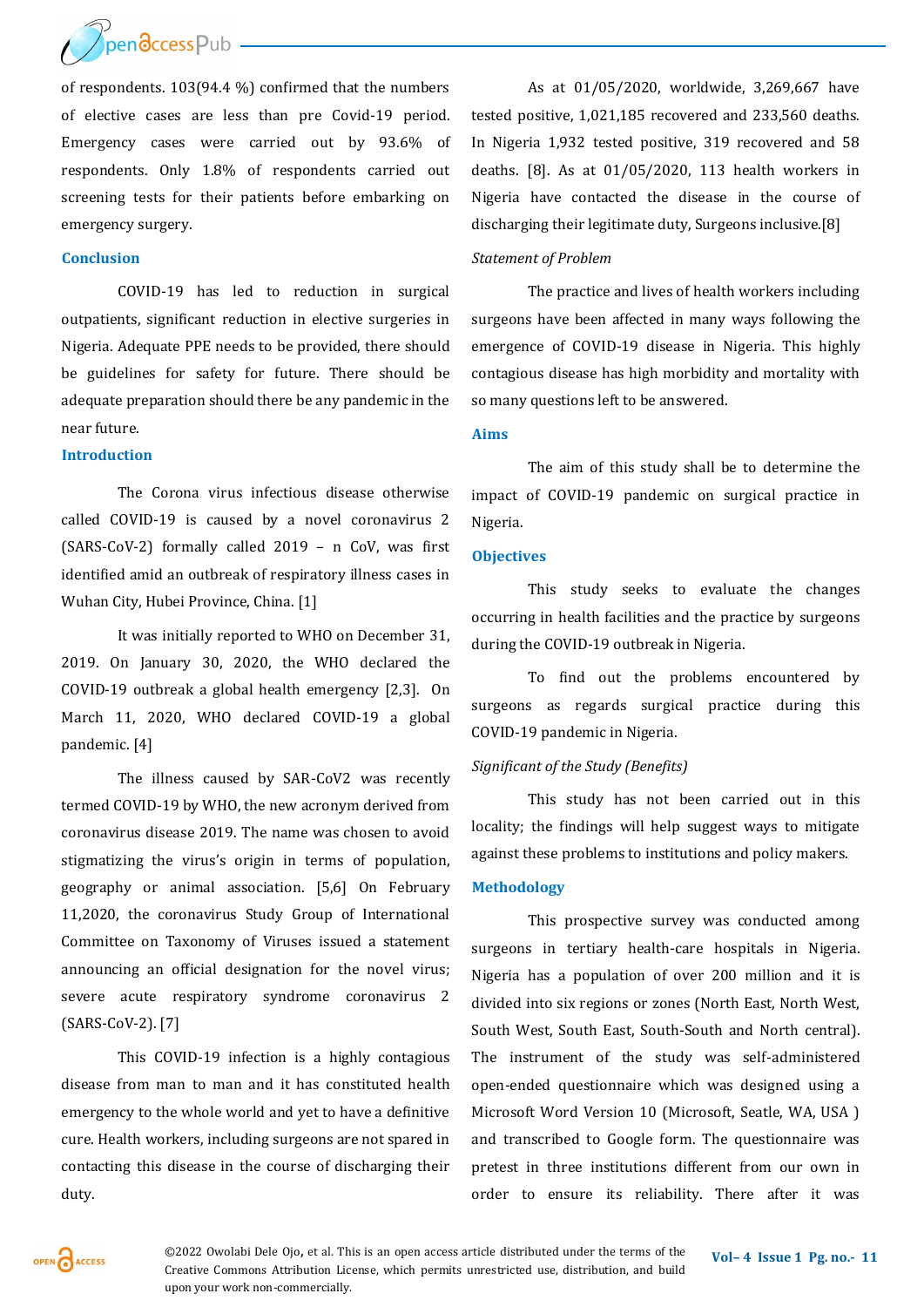

electronically circulated online to Surgeons (Consultants, Senior Registrar and Registrar) practicing in Nigeria. All the Surgeons in various subspecialties were included in the study. Their consent was sought and also their confidentiality was assured. The self-administered questionnaire consists of forty questions to obtain information on the sociodemographic characteristics of the participants, information relating to their professional experience, hospital setting, outpatients and surgical emergencies/electives, number of surgical cases pre-lockdown and post-lockdown periods were obtained. Availability and use of personal protective equipment's and hospital infrastructures were also obtained.

#### *Sample Size Determination*

A minimum sample size for this study was calculated using the Leslie and Kish formula for sample size determination

 $N = Z^2$ pq /  $d^2$ 

Where: N= the desired sample size

Z= the standard normal deviation, usually set at 1.96 p= the proportion in the target population estimated to have particular characteristics

Available prevalence of covid -19 patients from target population was

#### 54.6%

 $q=1.0-p = 1 - 0.55 = 0.45$ .

d = absolute deviation or amount of difference allowed between the target and the study population (0.1).

Hence,  $N = 1.96^2 \times 0.55 \times 0.45 / 0.1^2 = 95$ 

Using an attrition rate of  $10\%$ , N =  $105$ 

Data obtained were recorded and analyzed using SPSS Version 22 (Chicago III. USA) and presented as percentages, tables and charts.

#### *Ethical Clearance*

Ethical clearance was obtained from the Ethical Committee of the hospital.

Out of 109 respondents, 106 (97.2%) were males while 3 (2.8%) were females given a female to male ratio of 1:35. The age group 41 -50 years has the highest responses and represents 49.5% of the respondents. Majority (68.8%) of the respondents are in the consultants' cadre, 18.3% are Senior Registrars while 12.8% were Registrars. Majority (86.2%) are working with public hospitals, 2.8 % with private hospitals while 11.0% are working with both public and private hospitals. See Table 1. The surgical specialty that has highest number of responses was Orthopaedics and trauma in 26.6%, followed by General Surgery in 22.9%. See Figure 1. Majority (88.1%) of the respondents are running SOPD in their various institutions. About 81.7% have isolation wards in their centers. Also 66.1% have a dedicated team for covid-19 management. Only 48.6% of the frontline health workers have access to personal protective equipment (PPE), and 33.9% had formal training on the use of PPE. Only 11.0% were satisfied with level of preparation of the management. Elective cases were done only in 45% of respondents. 103(94.4 %) confirmed that the numbers of elective cases are less than pre Covid-19 period. Emergency cases were carried out by 93.6% of respondents. Only 1.8% of respondents carried out screening tests for their patients before embarking on emergency surgery. See Table 2.

#### **Discussion**

Coronavirus disease 2019 (COVID-19) is an infectious disease caused by a newly discovered severe acute respiratory syndrome coronavirus 2 (SARS-CoV-2). [9]. The ongoing pandemic of Coronavirus disease 2019 has rigorous effects worldwide. Immunocompromised patients and people incubating other infections are more vulnerable and prone to COVID-19. COVID-19 pandemic has seriously affected the social as well as economic activities worldwide. Treatment for COVID-19 patients relies mostly on supportive care, mechanical ventilation and/or medication previously employed against other coronaviruses [10]. However, surgical cases were also presented during the period. This study aimed to show the

#### **Results**

OPEN CACCESS

©2022 Owolabi Dele Ojo, et al. This is an open access article distributed under the terms of the Vol-4 Issue 1 Pg. no.- 12 Creative Commons Attribution License, which permits unrestricted use, distribution, and build upon your work non-commercially.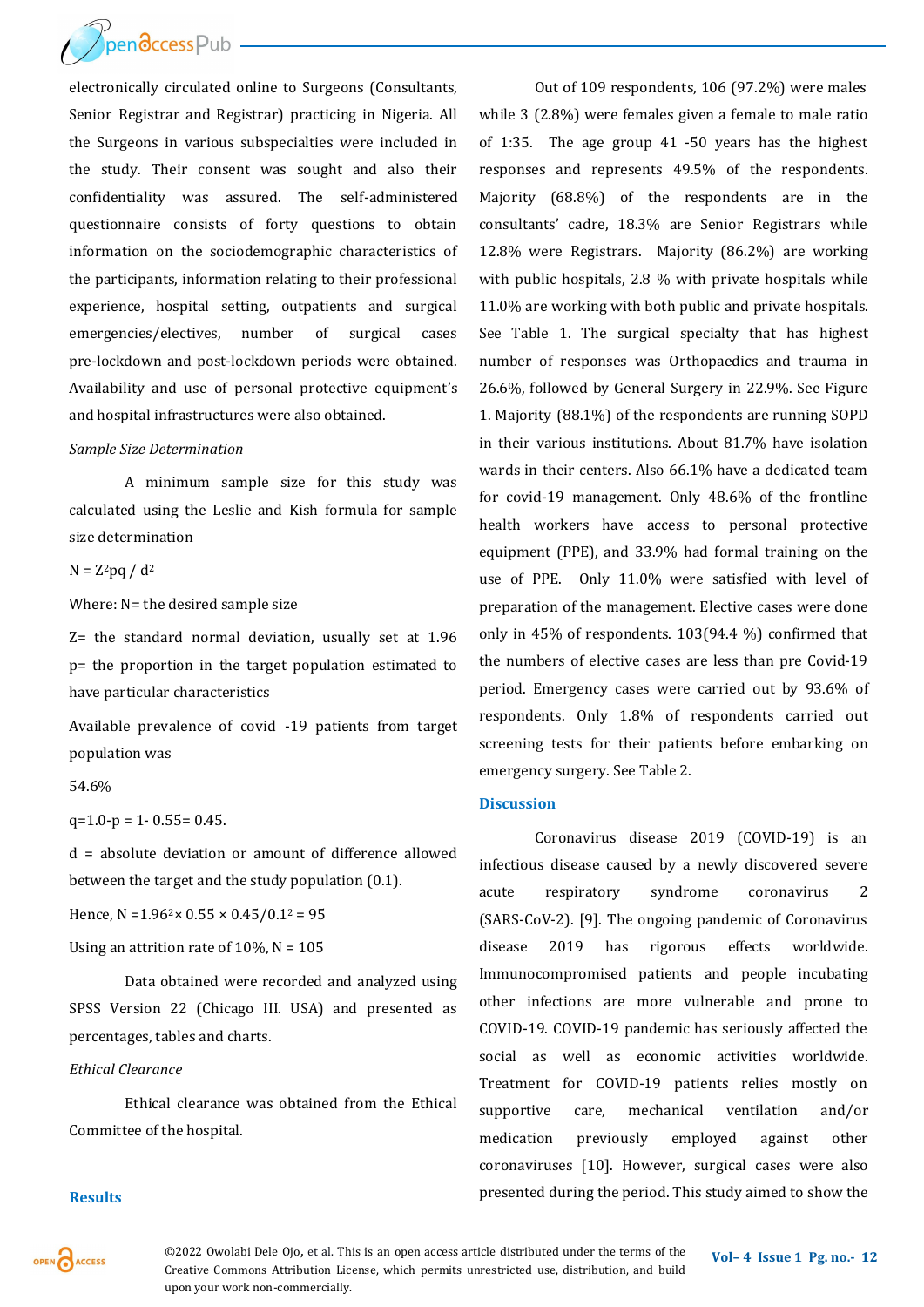| <b>Parameter</b>                | Frequency (n)  | Percentage (%) |
|---------------------------------|----------------|----------------|
| Age group (years)               |                |                |
| $21 - 30$                       | 6              | 5.5            |
| $31 - 40$                       | 29             | 26.6           |
| $41 - 50$                       | 54             | 49.5           |
| $51 - 60$                       | 18             | 16.5           |
| $61+$                           | $\overline{c}$ | 1.8            |
| Gender                          |                |                |
| Male                            | 106            | 97.2           |
| Female                          | 3              | 2.8            |
| <b>Cadre of Surgeon</b>         |                |                |
| Consultant                      | 75             | 68.8           |
| Senior Registrar                | 20             | 18.3           |
| Registrar                       | 14             | 12.9           |
| Year spent in specialty (years) |                |                |
| $1 - 5$                         | 28             | 25.7           |
| $6 - 10$                        | 39             | 35.8           |
| $11 - 15$                       | 23             | 21.1           |
| $16 - 20$                       | 9              | 8.3            |
| $20+$                           | 10             | 9.2            |
| <b>Hospital of Practice</b>     |                |                |
| Public Hospital                 | 94             | 86.2           |
| Private Hospital                | 3              | 2.8            |
| <b>Both</b>                     | 12             | 11             |





Pendccess Pub -

**@2022 Owolabi Dele Ojo, et al. This is an open access article distributed under the terms of the <b>Vol-4 Issue 1 Pg. no. 13** Creative Commons Attribution License, which permits unrestricted use, distribution, and build upon your work non-commercially.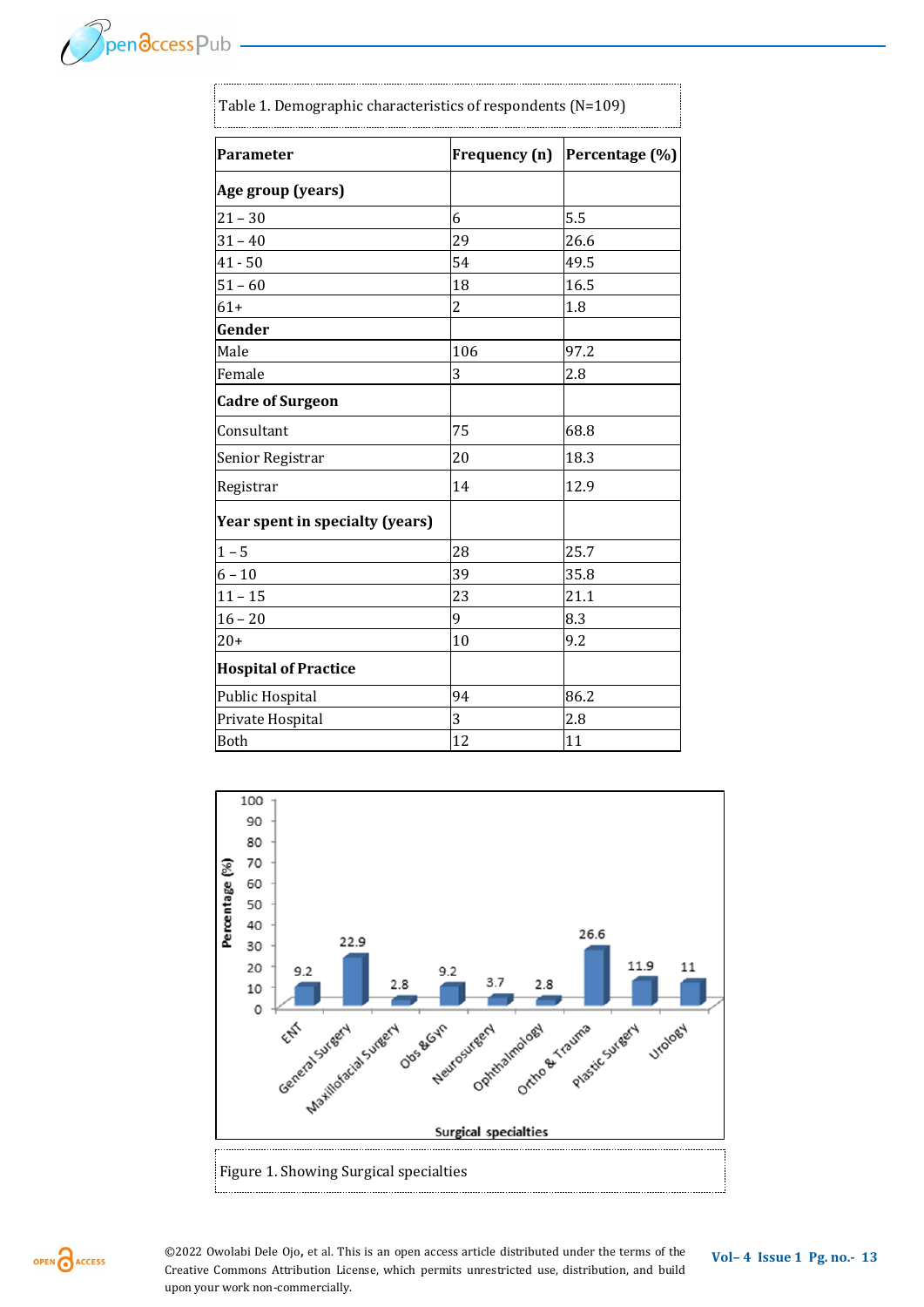| Table 2. Effect of covid-19 on surgical practice |             |           |
|--------------------------------------------------|-------------|-----------|
| Parameter/variable/category                      | Yes $(\% )$ | No $(%$   |
| Is your SOPD running?                            | 96 (88.1)   | 13 (11.9) |
| Any Isolation ward                               | 89 (81.7)   | 20(18.3)  |
| Any dedicated team for covid -19                 | 72 (66.1)   | 37(33.9)  |
| PPE for frontline health workers                 | 53(48.6)    | 56(51.4)  |
| Satisfied level of preparedness                  | 12(11.0)    | 97(89.0)  |
| Formal training on infection control             | 64 (58.7)   | 45(41.3)  |
| Formal training on use of PPE                    | 37(33.9)    | 72(66.1)  |
| Do you operate elective cases                    | 49(45.0)    | 60(55.0)  |
| No of elective cases less than pre Covid-19      | 103(94.4)   | 6(5.5)    |
| Performing emergency operation                   | 102(93.6)   | 7(6.4)    |
| Do you test all emergency cases for Covid-19     | 2(1.8)      | 107(98.2) |

effects of COVID-19 on surgical practice in Nigeria. Our study showed that there are more male surgeons than female. This is the usually pattern in most hospital in Nigeria. Consultants' cadre constitute majority (68.8%) of the doctors that present in the hospital at any given time. As they were supposed to supervise the junior doctors (Residents and Medical Officers) apart from critical decisions that they needed to make. Larger percentages of our respondents were working in the public hospitals. This is so because Nigeria has many hospitals at states and federal level. Those hospitals are further classified as primary, secondary and tertiary health institutions. The covid-19 pandemic has a serious effect on service delivery to patients in Nigeria as it can be noticed in our study which shows that only 88.1% of our respondents claimed that their surgical outpatient departments (SOPD) are rendering services during the period. Some centers have an isolation center to manage covid -19 patients but little percentage of them have a dedicated team to manage covid-19 patients. From this study it was shown that less than half of the respondents had access to PPE as frontline health care/workers. This is contrary to what is obtainable in UK where it was recommended that all staff should have personal protective equipment (PPE) ,

up-to-date training on COVID-19 and been regularly tested for the virus [11]. And only 33.9% had a formal training as to the use of PPE. Operations on elective cases were reduced to 45% during this pandemic. The reasons are not far-fetched as majority of the institutions cannot meet the criteria to keep the universal precautions when it comes to managing patients during this period. Other factors may include the role of anaesthetist. Although unproven in people with COVID-19, preference for regional anaesthetic over general anaesthesia has advantages such as minimal effect on the respiratory system, avoidance of intubation-related seeding of pathogens to the lower respiratory tract, decreasing thromboembolic complications, and a reduced surgical stress response.[12,13] Using regional anaesthetic techniques, aerosol-generating procedures can be avoided with decreased risk to health personnel; additionally, there is potential to conserve protective equipment and essential drugs during shortages. [14]. It is important to note that the choice of anaesthetic is determined by the surgical procedure, patient parameters, and a shared decision between the patient and the physician. The level of preparation in some institution was very poor as our respondents claimed that they only recorded 11%



©2022 Owolabi Dele Ojo, et al. This is an open access article distributed under the terms of the Vol-4 Issue 1 Pg. no.- 14 Creative Commons Attribution License, which permits unrestricted use, distribution, and build upon your work non-commercially.